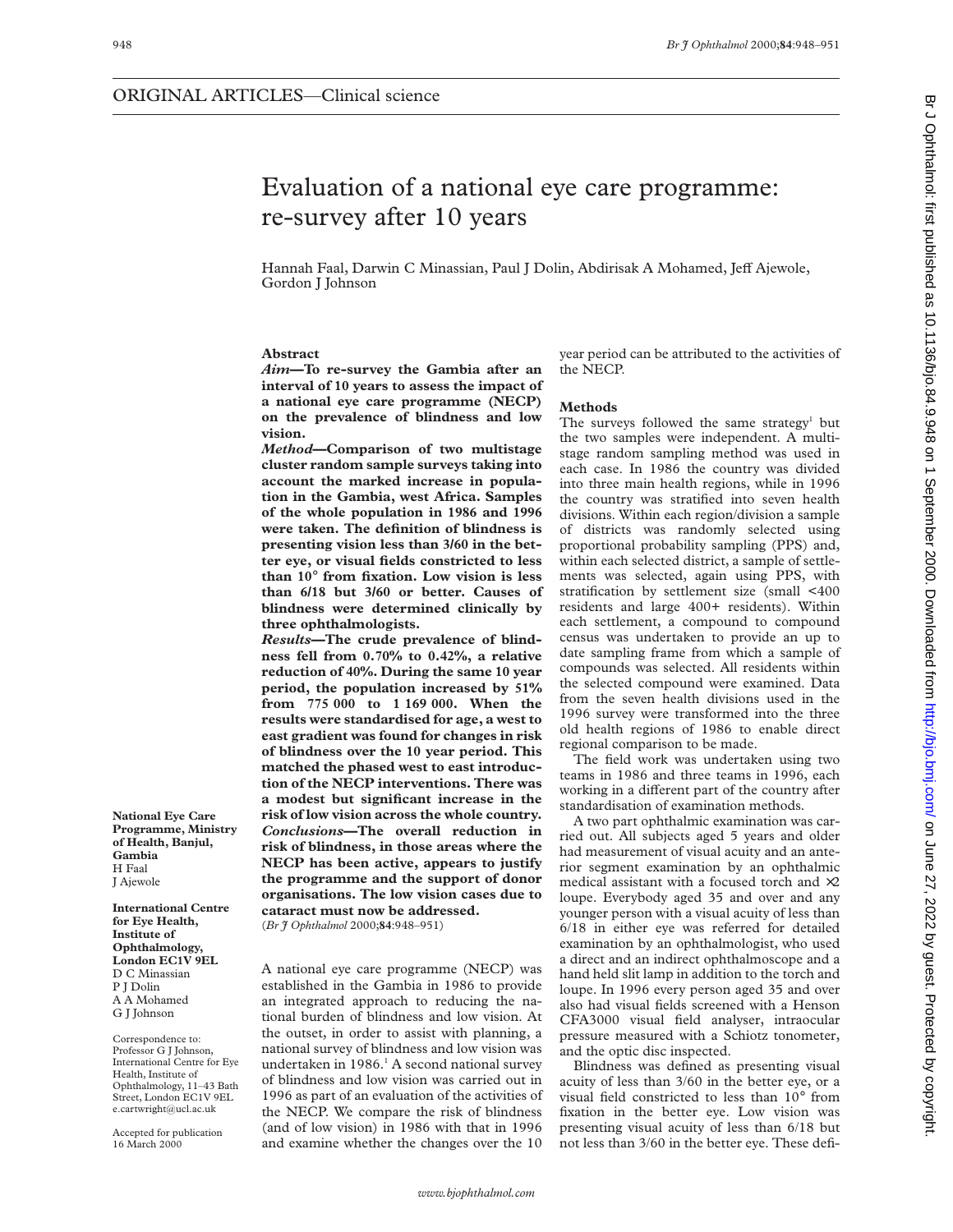*Table 1 Risk of blindness in the Gambia in 1996 compared with that in 1986, in the three main administrative regions. The western region includes Banjul City where the eye hospital is located. The age adjusted risk ratios are Mantel–Haenszel weighted relative risk estimates from analysis of age stratified data*

|                          |      |         |              | Prevalence (%) of blindness |                                    |                                                |         |
|--------------------------|------|---------|--------------|-----------------------------|------------------------------------|------------------------------------------------|---------|
| Administrative<br>region | Year | Sample  | <b>Blind</b> | Crude                       | Age standardised<br>to 1986 sample | Blindness: age adjusted<br>risk ratio (95% CL) | p Value |
| Western                  | 1986 | 3 1 4 6 | 25           | 0.79                        | 0.79                               |                                                |         |
|                          | 1996 | 7 538   | 21           | 0.28                        | 0.37                               | $2.2(1.2-3.8)$                                 | 0.01    |
| Central                  | 1986 | 2 0 0 7 | 18           | 0.90                        | 0.90                               |                                                |         |
|                          | 1996 | 1 504   | 12           | 0.80                        | 0.84                               | $1.1(0.5-2.1)$                                 | > 0.99  |
| Eastern                  | 1986 | 2 3 7 9 | 10           | 0.42                        | 0.42                               |                                                |         |
|                          | 1996 | 4 0 0 4 | 22           | 0.55                        | 0.69                               | $0.6(0.3-1.3)$                                 | 0.28    |
| All regions              | 1986 | 7 5 3 2 | 53           | 0.70                        | 0.70                               |                                                |         |
|                          | 1996 | 13 046  | 55           | 0.42                        | 0.55                               | $1.3(0.9-1.9)$                                 | 0.19    |

*Table 2 Risk of low vision in the Gambia in 1996 compared with that in 1986, in the three main administrative regions. The western region includes Banjul City where the eye hospital is located. The age adjusted risk ratios are Mantel–Haenszel weighted relative risk estimates from analysis of age stratified data*

| <i>Administrative</i><br>region | Year | Sample  | Low<br>vision | Prevalence $(%)$ of low vision |                                    |                                                    |         |
|---------------------------------|------|---------|---------------|--------------------------------|------------------------------------|----------------------------------------------------|---------|
|                                 |      |         |               | Crude                          | Age standardised<br>to 1986 sample | Low vision: age<br>adjusted risk ratio<br>(95% CL) | p Value |
| Western                         | 1986 | 3 1 4 6 | 44            | 1.40                           | 1.40                               |                                                    |         |
|                                 | 1996 | 7 538   | 111           | 1.47                           | 1.90                               | $0.7(0.5-1.0)$                                     | 0.07    |
| Central                         | 1986 | 2 007   | 31            | 1.54                           | 1.54                               |                                                    |         |
|                                 | 1996 | 1 504   | 38            | 2.53                           | 2.77                               | $0.6(0.4-0.9)$                                     | 0.01    |
| Eastern                         | 1986 | 2 3 7 9 | 31            | 1.30                           | 1.30                               |                                                    |         |
|                                 | 1996 | 4 0 0 4 | 60            | 1.50                           | 1.91                               | $0.7(0.5-1.0)$                                     | 0.08    |
| All regions                     | 1986 | 7 5 3 2 | 106           | 1.41                           | 1.41                               |                                                    |         |
|                                 | 1996 | 13 046  | 209           | 1.60                           | 2.05                               | $0.7(0.6-0.9)$                                     | < 0.001 |

nitions were based on the WHO criteria (International Classification of Diseases  $10$ ,<sup>2</sup> but included uncorrected aphakia and other major refractive errors.

Formal standardisation between observers was carried out after the training sessions at the beginning of the survey, and repeated midway through the survey in respect of visual acuity, Schiotz tonometry, cup/disc ratio, trachoma grading, and perimetry.

In calculating estimates for prevalence and 95% confidence limits, the survey design (stratified cluster random sampling) was taken into account and any excess sampling error arising from the design (extrabinomial variation) were incorporated into the calculations. Age adjusted comparison of prevalence in the 1986 and 1996 samples within each of the three main health regions were based on the Mantel–Haenszel method of stratified data analysis.

#### **Results**

A high response rate was achieved in each survey: 94% (8174/8696) in 1986, and 92% (13046/14110) in 1996. Complete data were available for 7532 (87%) individuals from the 1986 survey.

The population of the Gambia increased from 0.8 million in 1986 to 1.17 million in 1996. There was a 25% increase in the population aged 50 and older, from 85 000 to 106 000. The population is currently growing by 4% per year, and life expectancy had increased from 43.5 in 1983 to 53.5 in 1993. More than half (56%) of the population now lives in the western health region where the capital Banjul is located.

The data reported in Table 1 suggest that the risk of blindness was reduced to half its 1986 level in the western region where the national eye care programme was started (age adjusted risk (prevalence) ratio 2.2, p=0.01). The main contributor to the reduction in risk was a drop in prevalence of cataract blindness from 0.38% (12/3146) in 1986, to 0.07% (5/7538) in 1996. The age standardised prevalence of cataract blindness in 1996 (using the 1986 age structure as standard) was 0.08% in the western region, suggesting that the risk was about 4.5 times higher in 1986. The prevalence of blindness due to other causes showed a more modest reduction during the 10 year period in the western region, from 0.41% (13/3146) to 0.21% (16/7538), the standardised prevalence being 0.25% in 1996.

There was no evidence of significant change in the risk of blindness in the central and eastern health regions (Table 1). However, the gradient of the risk ratios across the three regions from west to east, as shown in Table 1, reflects the expected effect of the phased intervention, and suggests a causal relation between the intervention and the changes in risk of blindness.

Between 1986 and 1996 there was a modest increase in the risk of low vision across the country (Table 2). The age adjusted risk ratio (1986:1996) was 0.7 with 95% confidence limits of  $0.6-0.9$  ( $p<0.001$ ). The most common cause of low vision was cataract (51%).

The estimated numbers of people who were blind and had low vision in the population of Gambia in 1996 were derived from prevalence weighted according to the sampling probability within each of the health division. The number blind (to nearest 100) was estimated at 6300 (95% confidence limits 2900–9800), of whom 1900 cases (30%) were blind from cataract. The number of low vision cases was estimated at 17 100 (95% confidence limits 11 500–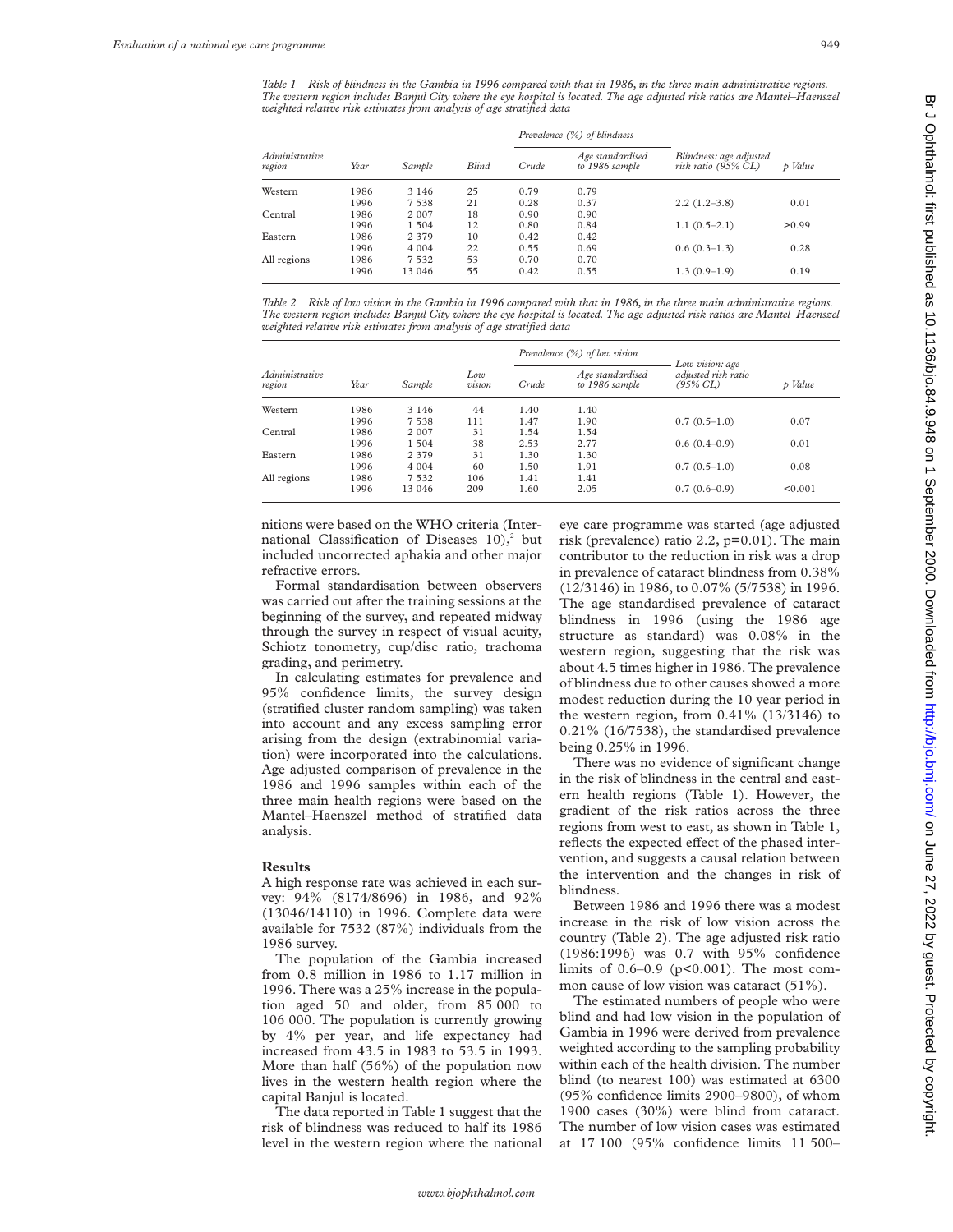### **Discussion**

At the introduction of a national intervention programme in 1986, the NECP targeted its resources at reducing the burden of blinding cataract, as this accounted for half of all blindness. The programme was implemented in stages. Phase I covered Banjul and the western region. Phase II commenced part way through the 10 year period and expanded the programme into the central region, and phase III focused on the eastern region, commenced in 1994. Cataract surgery was initially by intracapsular cataract extraction and spectacle correction of the aphakia. More recently, extracapsular techniques and posterior chamber intraocular lenses have been introduced.

Over 1000 village health workers were trained in primary eye care. This included health promotion activities, identification and referral of cataract and trichiasis cases, and recognition and treatment of conjunctivitis. The children in many schools were screened for trachoma, the children were encouraged to wash their faces, and tubes of tetracycline ointment were distributed to those with active inflammation.

Surgery was performed by ophthalmologists and also by a paramedic cadre, ophthalmic medical assistants who had been specially trained for this function. These assistants were selected from state registered staff nurses who had at least 2 years' post-qualification experience. They received training at the School of Health Sciences in Malawi in ophthalmology for one calendar year following a 6 month internship in the Gambia. On successful completion they functioned as ophthalmic medical assistants. Those who showed the requisite aptitude, dexterity, and attitude were further trained for another calendar year in cataract surgery (intracapsular cataract surgery in the period under review) followed by a 6 month internship and mentoring period. These graduates were the senior ophthalmic medical assistants, who could perform cataract surgery and lid surgery for trachomatous entropion and trichiasis, and diagnose and manage patients within specified limits. They were also known as "cataract surgeons". They staffed secondary eye units and were each responsible for the eye health of a population of 150 000– 200 000.

Five cataract surgeons were trained over the period. The total number of surgeries performed over this period was 9006, performed by ophthalmologists and cataract surgeons, the latter performing 24% of these operations at secondary eye centres which started functioning in the second half of the period under review.

Similar prevention of blindness programmes in Africa are the Kenya ophthalmic programme and the Malawi ophthalmic programme. Both use paramedics and cataract surgeons, outreach surgery, and clinics but have not developed community level activities

The west to east sequence in which the NECP was introduced parallels the west to east gradient in changes in blindness over the 10 year period. Greatest improvements occurred in the western region, including Banjul city (reduction in risk of blindness by more than half), areas where the NECP has been active for the longest period. The only region where the risk of blindness increased during the 10 year period was the eastern region, an area where the NECP has only recently commenced its activities. These results strongly suggest that the activities of the NECP have contributed to the reduction in blindness. By 1996 the prevalence of blindness was 0.31% in Banjul, and 0.15% in the surrounding urban and periurban areas, which is similar to that found in countries with established market economies. This should be of encouragement to eye health workers and funding agencies who have embarked on eyecare programmes in similar developing countries.

The eastern region of the country should be viewed as a control situation, as the introduction of the NECP to the area was too recent to have had any real impact on the burden of the disease, and illustrates what might have occurred nationwide in the absence of the NECP. By applying the 1986 prevalence figures (age specific) to the larger 1996 population, we estimate that the national burden of blindness would have increased over the 10 year period by at least 35% in the absence of the NECP.

The highest proportion of uncorrected aphakia occurred in Banjul and the western region (19% of blindness) and the lowest in the eastern region (5% of blindness). This regional variation parallels the cataract surgery activities of the NECP. Initially the NECP provided aphakic glasses free to surgery patients. A high number of aphakes had lost or broken their glasses. With the introduction of a charge and recycling of the money to ensure sustainability of provision of aphakic glasses, and the introduction of intraocular lens implants into the NECP in 1995, uncorrected aphakia following cataract surgery should become less of a problem in the future.

Visual field criteria were included in the definition of blindness in 1996, but in the event only one person with glaucoma (and central vision of 6/18) was diagnosed blind on the basis of the field.

The numbers of people blind or with low vision due to specific causes are presented in Table 3. In most cases they are too small for

*Table 3 Causes of blindness and low vision in the 1996 sample*

| Cause                       | <b>Blindness</b><br>No (%) | Low vision<br>No (%) |
|-----------------------------|----------------------------|----------------------|
| Cataract                    | 25(45)                     | 109 (52)             |
| Aphakia                     | 7(13)                      | 19(9)                |
| Trachoma                    | 3(5)                       | 9(4)                 |
| Other corneal               | 9(16)                      | 13(6)                |
| Glaucoma                    | 5(9)                       | 1(0.5)               |
| Refractive error and others | 6(11)                      | 58 (28)              |
| Totals                      | 55 (100)                   | 209 (100)            |